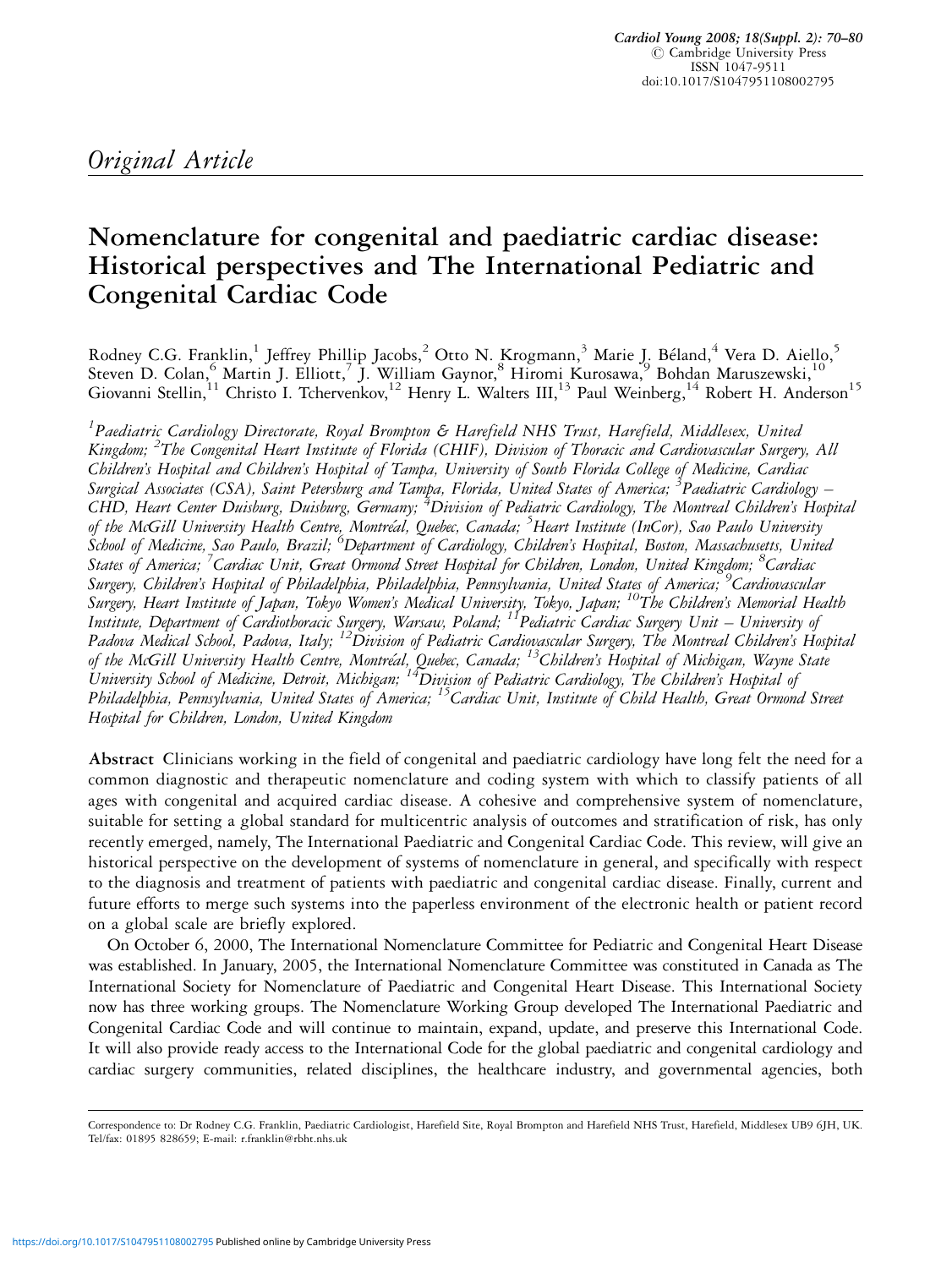electronically and in published form. The Definitions Working Group will write definitions for the terms in the International Paediatric and Congenital Cardiac Code, building on the previously published definitions from the Nomenclature Working Group. The Archiving Working Group, also known as The Congenital Heart Archiving Research Team, will link images and videos to the International Paediatric and Congenital Cardiac Code. The images and videos will be acquired from cardiac morphologic specimens and imaging modalities such as echocardiography, angiography, computerized axial tomography and magnetic resonance imaging, as well as intraoperative images and videos.

Efforts are ongoing to expand the usage of The International Paediatric and Congenital Cardiac Code to other areas of global healthcare. Collaborative efforts are underway involving the leadership of The International Nomenclature Committee for Pediatric and Congenital Heart Disease and the representatives of the steering group responsible for the creation of the 11th revision of the International Classification of Diseases, administered by the World Health Organisation. Similar collaborative efforts are underway involving the leadership of The International Nomenclature Committee for Pediatric and Congenital Heart Disease and the International Health Terminology Standards Development Organisation, who are the owners of the Systematized Nomenclature of Medicine or ''SNOMED''.

The International Paediatric and Congenital Cardiac Code was created by specialists in the field to name and classify paediatric and congenital cardiac disease and its treatment. It is a comprehensive code that can be freely downloaded from the internet (http://www.IPCCC.net) and is already in use worldwide, particularly for international comparisons of outcomes. The goal of this effort is to create strategies for stratification of risk and to improve healthcare for the individual patient. The collaboration with the World Heath Organization, the International Health Terminology Standards Development Organisation, and the healthcare industry, will lead to further enhancement of the International Code, and to its more universal use.

Keywords: Databases; cardiac; nomenclature; congenital heart disease

CLINICIANS WORKING IN THE FIELD OF CONGENITAL<br>and paediatric cardiology have long felt the<br>need for a common diagnostic and therapeu-<br>tic nomenclature and coding system with which to and paediatric cardiology have long felt the need for a common diagnostic and therapeutic nomenclature and coding system with which to classify patients of all ages with congenital and acquired cardiac disease. Over the last 10 years, this desire has been heightened by the need to provide national and international comparisons of surgical results between centres caring for these patients following high profile enquiries such as that examining the outcome of paediatric cardiac surgery at the unit in Bristol, in the United Kingdom, $\frac{1}{2}$ as well as similar events in Sydney Australia,<sup>3</sup> Winnipeg Canada,<sup>4</sup> and Denver Colorado, in the United States of America.<sup>5-11</sup> In order to incorporate effective clinical governance and best practice into our speciality, this requires the harvesting of accurate and validated data on the diagnosis, treatment, and outcome of these patients from prenatal life through to adulthood. Such a system facilitates the comparison of outcomes following interventions between individual units, whilst taking into account the mix of cases involved, accompanying risk factors, and postprocedural complications. Benchmarking against those units who perform best allows analysis of relevant and genuine factors underlying differing outcomes, and instigation of improvements, in terms of both mortality and morbidity. For this to

be achieved, it is essential to have a comprehensive and standardised system of coding and classification, using mutually exclusive and unambivalent terms. The system must be easy to use, and also fulfil the needs and expectations of widely different cultures of practice.

Although historically many centres developed their own systems of classification for internal audit, and some co-operative work between centres nationally and across international boundaries has occurred, these systems were dissimilar enough to preclude the large scale studies needed to understand outcomes from the heterogeneous population of patients with congenitally malformed hearts. A cohesive and comprehensive system of nomenclature, suitable for setting a global standard for multicentric analysis of outcomes and stratification of risk, has only recently emerged, namely, The International Paediatric and Congenital Cardiac Code. In this review, we aspire to give an historical perspective on the development of systems of nomenclature in general, and specifically with respect to the diagnosis and treatment of patients with paediatric and congenital cardiac disease. Finally, current and future efforts to merge such systems into the paperless environment of the electronic health or patient record on a global scale are briefly explored.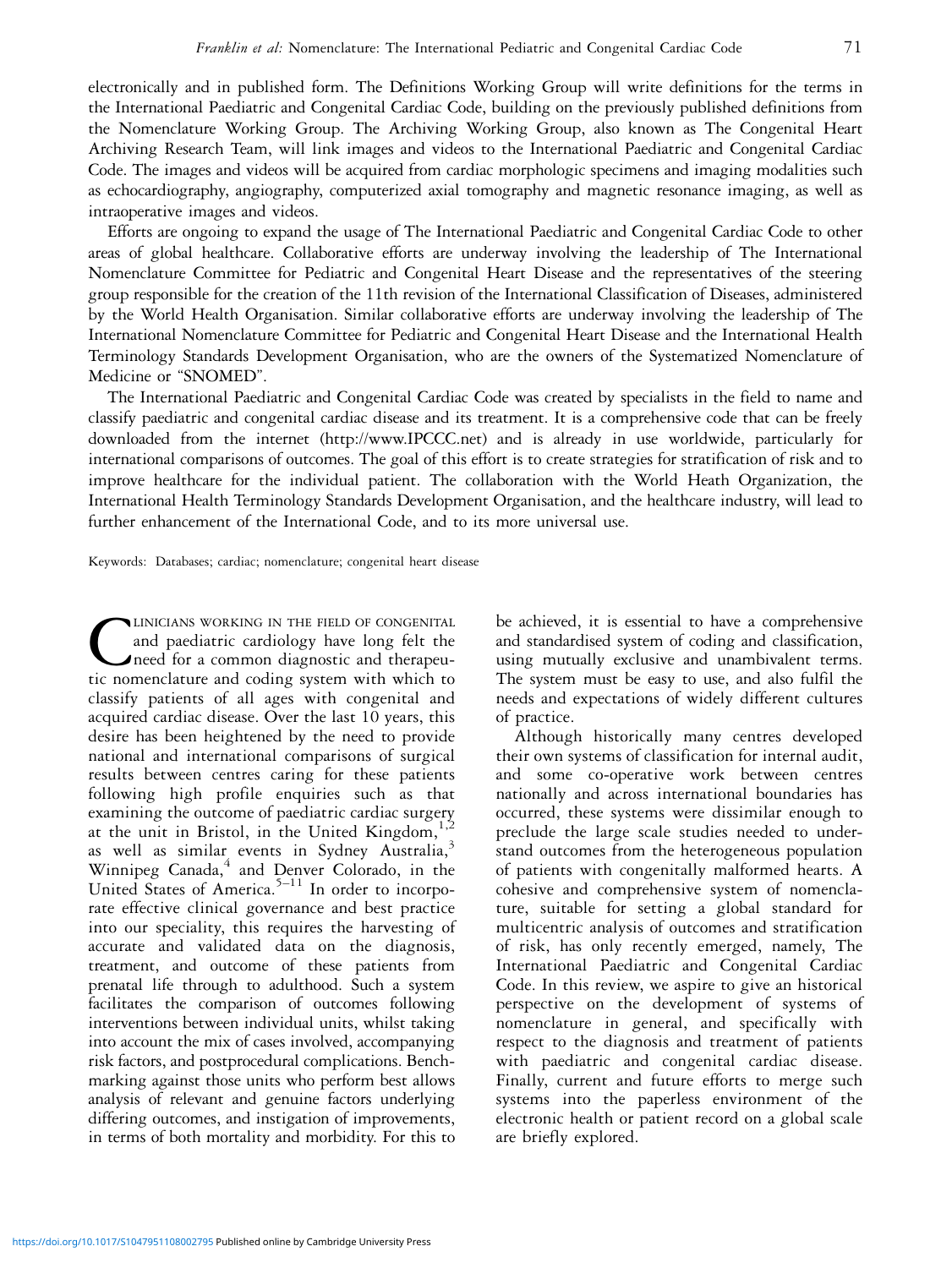# History of the classification of disease<sup>12</sup>

Although the gathering of population based information, or censuses, originated in Babylonian times (3,800 BC), it was not until the early 17th century that the focus shifted away from taxation and military conscription, to causes of death, with the weekly publication from 1603 through the 1830s of the Bills of Mortality in London.<sup>13</sup> In 1662, these statistics were first systematically analysed by John Graunt, born in 1620, and died in 1674, when he estimated, for instance, the mortality of children before the age of six years to be 36%, an estimate later proven to be quite accurate. In the 18th century François Bossier de Lacroix, born in 1706, and died in 1767, better known as Sauvages, is credited with the first formal classification of diseases based on the methodology of Linnaeus, born in 1707, and died in 1778. This system of classification developed by Sauvages contained 2,400 maladies divided into class, order and species. By the early 19th century, the classification most in use was that of William Cullen, born in 1710, and died in 1790, with four categories:

- "Pyrexiae", in other words pyrexial, or febrile, diseases, such as typhus fever
- <sup>&</sup>gt; ''Neuroses'', or nervous diseases, such as epilepsy
- <sup>&</sup>gt; ''Cachexiae'', in other words, cachexial illnesses, or diseases resulting from a bad habit of body, such as scurvy
- <sup>&</sup>gt; ''Locales'', or local diseases, such as cancer.

In 1837, the General Register Office of England and Wales was established, with William Farr, born in 1807, and died in 1883, as its first medical statistician (Fig. 1). Farr revolutionised the principles of statistical classification and nomenclature, emphasising the need for a common international lexicon to allow the epidemiological study of diseases and thereby their causes, whilst incorporating medical advances. His initial report, published in 1839, resonates through to the late 20th century:

''The advantages of a uniform statistical nomenclature, however imperfect, are so obvious, that it is surprising that no attention been paid to its enforcement in Bills of Mortality. Each disease has, in many instances, been denoted by three or four terms, and each term has been applied to as many different diseases: vague inconvenient names have been employed, or complications registered instead of primary diseases. The nomenclature is of as much importance in this department of inquiry, as weights and measures in the physical sciences, and should be settled without delay."<sup>14</sup>

He later used these methods to help prove the waterborn origin of cholera, the so-called ''germ theory'', providing evidence that countered the previously



#### Figure 1.

Dr William Farr, born in 1807, and died in 1883. He was a physician and first medical statistician for the General Register Office of England and Wales from 1839 through 1879. He pioneered the statistical analysis and development of a system of classification for causes of death and disease-related morbidity, emphasising the need for a common international lexicon to allow the epidemiological study of diseases and thereby their causes, whilst incorporating medical advances.

supported miasmatic, or "bad air theory" of disease, leading to the treatment of sewage. The eminence of Farr in the field was recognised at the first International Statistical Congress, held in Brussels in 1853, when he and Marc d'Espine, of Geneva, were asked to prepare an internationally applicable and uniform classification of causes of death. The approach of Marc d'Espine was based on the nature of disease, such as gouty, herpetic, or haematic, whilst the classification proposed by Farr divided into five groups:

- epidemic diseases
- constitutional, or general, diseases
- <sup>&</sup>gt; local diseases arranged according to anatomical site
- developmental diseases
- <sup>&</sup>gt; diseases that are the direct result of violence.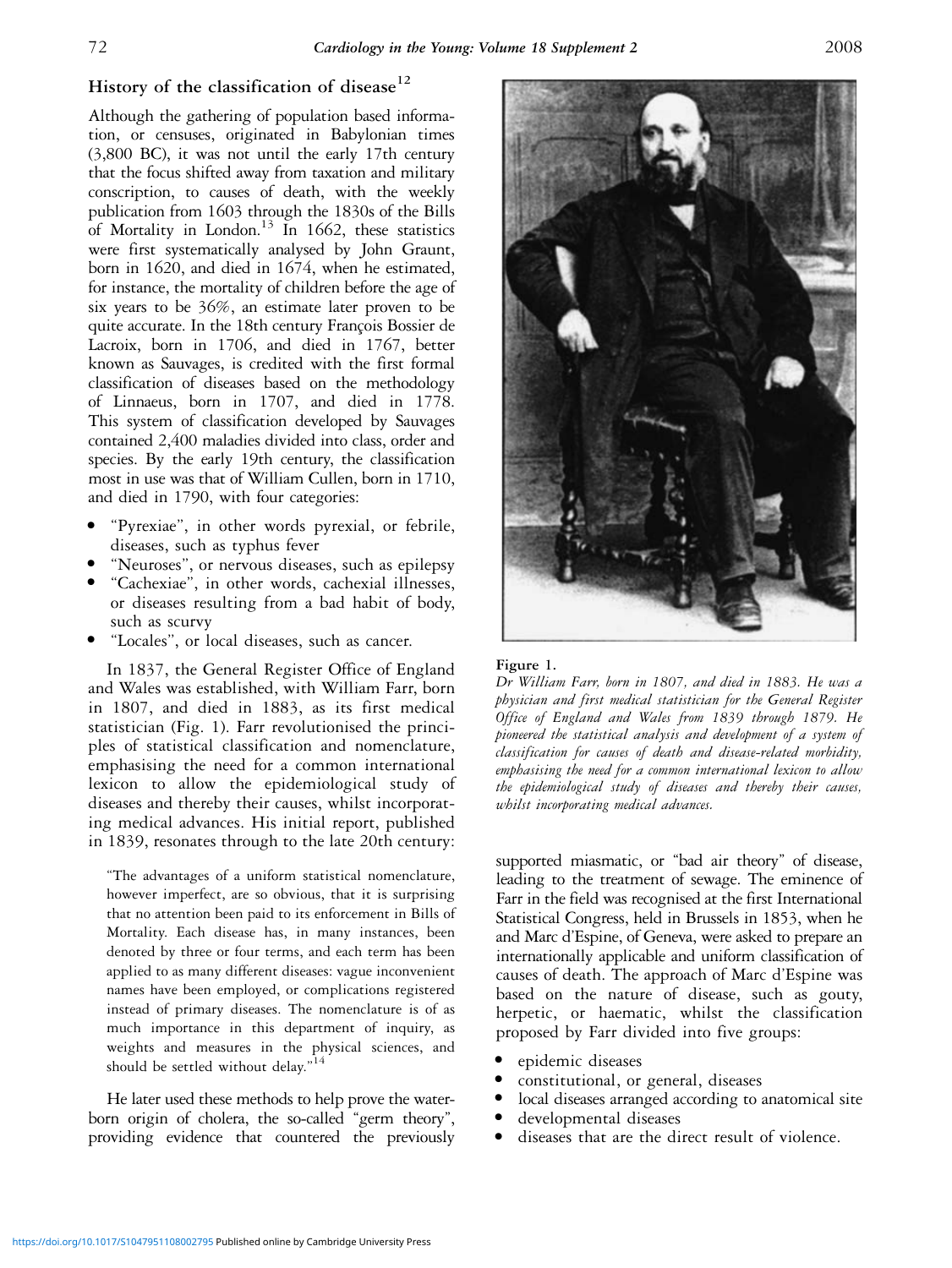It was the arrangement suggested by Farr which was dominant in the classification of 139 categories accepted by the Congress in 1855, and over the subsequent 4 revisions through to 1886, particularly the principle of classifying causes of death by anatomical site in distinction to generalised processes of disease. The failure of this classification to achieve wide international recognition, however, led the International Statistical Institute, which had developed from the former Congress, to commission in 1891 a committee chaired by Jacques Bertillon, born in 1851, and died in 1922, Chief of Statistical Services of the City of Paris, to create what became the Bertillon [International] Classification of Causes of Death. This classification was based on the principles propounded by Farr and consisted of three levels of classification, with 44, 99, and 161 titles, respectively. Over the following decades, it was adopted by many countries in the Americas and Europe, with conferences for revision occurring roughly decennially to take note of medical advances.

During the latter half of the 19th century, there was increasing recognition of the need for a parallel list of non-fatal diseases. Farr was again instrumental here, stating the need to:

"extend the same system of nomenclature to diseases which, though not fatal, cause disability in the population, and now figure in the tables of the diseases of armies, navies, hospitals, prisons, lunatic asylums, public institutions of every kind, and sickness societies, as well as in the census of countries like Ireland, where the diseases of all the people are enumerated''.

He submitted a list of these entities to the second meeting of the Congress, held in 1856. At the fourth meeting, held in 1860, Florence Nightingale urged its adoption for the tabulation of hospital morbidity in her paper Proposals for a uniform plan of hospital statistics.<sup>15</sup> In 1900 and 1909, at the first two International Conferences to revise the Bertillon Classification, a parallel classification of diseases for use in statistics of sickness was adopted, but with limited scope. The Health Organisation of the League of Nations, and the International Statistical Institute, recommended at the 4th and 5th conferences for revision, held in 1928 and 1938, respectively, that individual countries develop and promote their own systems of classification for morbidity statistics, using the Causes of Death structure as a template. It was not until the 6th revision conference, held in Paris in 1948, that a single comprehensive list was approved as the International Classification of Diseases, Injuries and Causes of Death. This was endorsed by the First World Health Assembly in the same year, along with rules for selecting a cause of death, and

an agreement for international cooperation under the jurisdiction of the recently constituted World Health Organisation.

The 9th Revision of the International Classification of Diseases, in 1975, saw further expansion and structural change, with the addition of a fourth digit, as well as an optional fifth digit to facilitate greater detail where needed by subspecialities. The dagger and asterisk system was introduced to allow the linkage of anatomically specific areas of disease to more generalised diseases. The first International Classification of Procedures in Medicine was also published, in a response to international pressure for a lead in this important area. By the time of the 10th revision, in 1993, the decennial revision schedule was abandoned (Fig. 2) due to the enormous amount of work involved with each revision and an alphanumeric coding structure was introduced. The promised revision of the listing of Procedures in Medicine never materialised, leaving countries to develop further their own systems of classification for interventions. Currently, there are plans in preparation for creating the 11th revision (see below).

Throughout this time, congenital cardiac diseases have remained very poorly represented. Outdated terminology, inconsistent logic, and little appreciation of the inherent complexity of lesions, has meant that this system of classification has never been robust enough for the purposes of clinical governance. In the 9th and 10th revisions, there are a total of only 29 and 73 individual codes, respectively, for congenital cardiovascular lesions. Despite these limitations, both versions remain in use, mostly for 'billing', returns to central governments, and crude epidemiological surveillance. A comprehensive, clinically acceptable system for the naming and coding of congenital cardiac disease, relevant acquired cardiac disease, and, most importantly, procedures to treat congenital and relevant acquired cardiac lesions, was needed.

# Paediatric and congenital cardiac nomenclature and The International Paediatric and Congenital Cardiac Code

Although there were many descriptive publications of individuals with various congenital cardiac malformations in the 19th and early 20th centuries, it was the publication in 1936 of the Atlas of Congenital Cardiac Disease by the distinguished Canadian physician Maude Abbott, that saw the first systematic classification of congenital cardiac lesions.<sup>16</sup> Over the following decades, several centres developed more inclusive systems of classification for both the diagnosis and treatment of congenital cardiac disease. It was not until the 1980s that advances in the hardware and software underpinning information technology made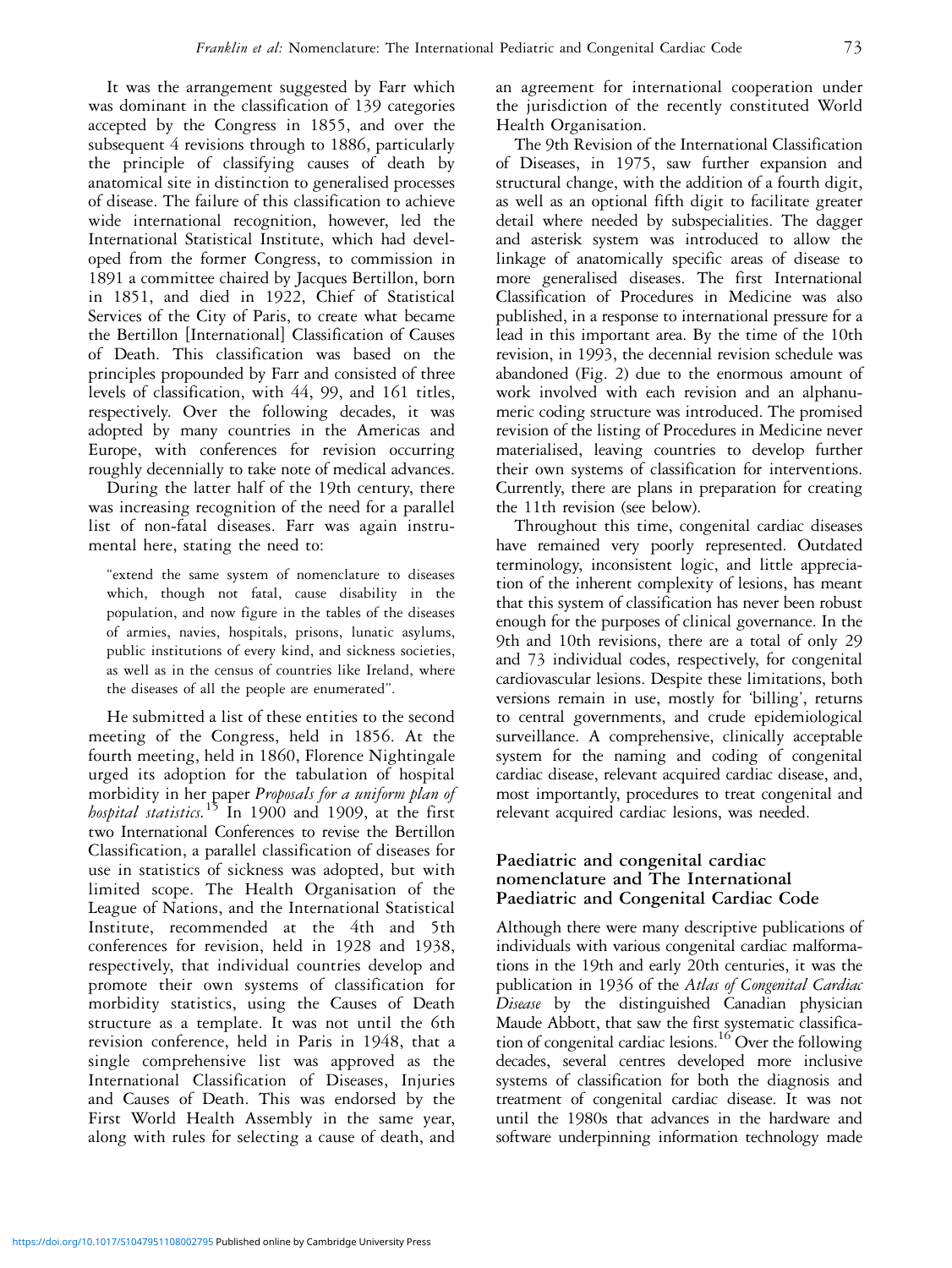

#### Figure 2.

This graph documents the time interval between each Revision of the International Classification of Diseases. The Bertillon [International] Classification of Causes of Death was presented by Bertillon at the meeting of the International Statistical Institute in Chicago in 1893 and adopted by the International Statistical Institute. The Bertillon Classification of Causes of Death was adopted by several cities and countries. In 1898, the American Public Health Association recommended the adoption of the Bertillon Classification by registrars of Canada, Mexico, and the United States of America. The Association further suggested that the classification should be revised every ten years. The First International Conference to revise the Bertillon Classification of Causes of Death was held in Paris in 1900. Subsequent revisions occurred as documented in this graph. (This graph is adopted from a presentation made by Dr. T. Bedirhan Ustun at The Ninth Meeting of The International Working Group for Mapping and Coding of Nomenclatures for Paediatric and Congenital Heart Disease [Nomenclature Working Group], Keio Plaza Hotel, Tokyo, JAPAN, Saturday July 7, 2007 – Thursday July 12, 2007.)

it feasible to have a uniform and internationally acceptable system of nomenclature, with facilitation of entry of data and exchange of information.

In Europe, this era was marked by the publication in 1985 of the Brompton Hospital Diagnostic Code, with 507 items classified using an associated six digit code.<sup>17</sup> This diagnostic system was expanded to 1,717 terms in the Netherlands in the late 1980s, including sections on acquired cardiac disease, arrhythmias, relevant non-cardiac anomalies and, most importantly, surgical and transcatheter procedures. From 1989 through 1994, further enhancements occurred in all areas, with the introduction of terms for postprocedural complications and qualifiers, leading to a single hierarchical tree with over 4,300 terms, each with its own six digit code.<sup>18</sup> These terms were incorporated into the United Kingdom panmedical nomenclature and coding initiative within the National Health Service, becoming Clinical Terms version 3.1, or the Read Codes, which later formed a fundamental part of the Systematized Nomenclature of Medicine Clinical Terms, also known as ''SNOMED-CT'', described below. This version of 1994 was used by The European Congenital Heart Surgeons Foundation to audit surgical outcomes across much of Europe. Finally, in 1998, this system of nomenclature was adopted by The Association for European Paediatric Cardiology as the standard system for databases across Europe, and was titled the European Paediatric Cardiac Code.<sup>19</sup>

The publication of this system included rule-based crossmapping to the 9th and 10th revisions of the International Classification of Diseases.<sup>18,19</sup>

In the late 1990s, a second major and parallel initiative emerged to list and classify paediatric and congenital cardiac diagnoses and procedures. In the mid 1990s, two large multi-institutional surgical database projects were in process:

- The Congenital Heart Surgery Database of The Society of Thoracic Surgeons in North America, and
- The European Congenital Heart Defects Database of the European Congenital Heart Surgeons Foundation, which in 2003 was renamed the European Congenital Heart Surgeons Association. In the mid 1990s, this database received data from 18 countries. In September 1999, during the Annual Meeting of The European Association for Cardio-Thoracic Surgery in Glasgow Scotland, the final decision was made that The European Congenital Heart Defects Database of the European Congenital Heart Surgeons Foundation would also become a part of The European Association for Cardio-Thoracic Surgery Database Project.

Both project teams identified a need for an international structure that would standardize nomenclature and strategies for reporting. There was, for example, disharmony amongst the many centres and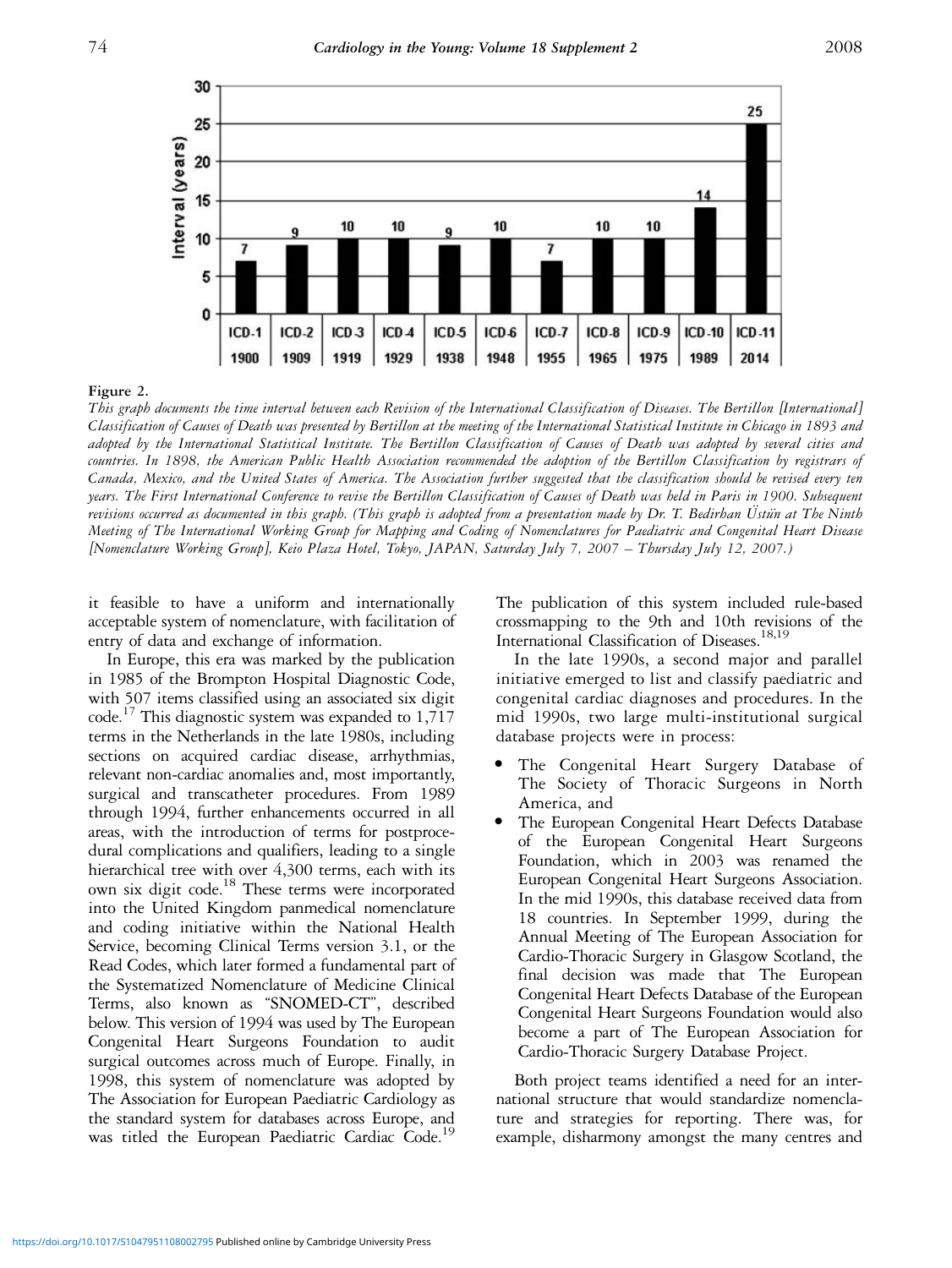countries on the terms used to describe identical congenital cardiac lesions, such as subtypes of ventricular septal defects. This led The Society of Thoracic Surgeons, The European Congenital Heart Surgeons Association, and The European Association for Cardio-Thoracic Surgery to set up the International Congenital Heart Surgery Nomenclature and Database Project in 1998.<sup>20</sup> Over the next two years, a series of meetings between a core group of experts in congenital cardiac surgery and paediatric cardiology met to create a standardized inclusive hierarchical nomenclature, with a generous use of synonyms, based on consensus, scientific principals and popular usage.<sup>21</sup> This system of nomenclature of the International Congenital Heart Surgery Nomenclature and Database Project contains 5 lists:

- <sup>&</sup>gt; Diagnoses
- **Procedures**
- <sup>&</sup>gt; Noncardiac Abnormalities
- Preoperative Risk Factors
- Intraoperative and Postoperative Complications.

In early 2000, both of these two systems of nomenclature were published: 19,21

- The nomenclature of the International Congenital Heart Surgery Nomenclature and Database Project of The Society of Thoracic Surgeons, The European Congenital Heart Surgeons Association, and The European Association for Cardio-Thoracic Surgery
- The European Paediatric Cardiac Code of The Association for European Paediatric Cardiology.

Both systems of nomenclature included a comprehensive Long List, with thousands of terms, and a Short List designed to be used as part of a Minimum Dataset for audit and research purposes, with up to  $650$  terms.<sup>19,21</sup> The comprehensive dataset includes all the imagined variables, in a hierarchical structure, and are detailed enough to enable the analyses of stratification of risk. The minimum dataset includes sufficient data points to enable easy and mandatory sharing of interinstitutional data for basic analysis of mortality and interpretation of trends. Both Long Lists map fully to their respective Short Lists. This nearly simultaneous publication of these two complementary systems of nomenclature led to the problematic situation of having two lexicons that were to be widely adopted, with the potential risks of invalidating multicentric projects due to confusion between the two systems and duplicate or inaccurate entries within institutions. A meeting was convened, therefore, between representatives from The Association for European Paediatric Cardiology, The Society of Thoracic Surgeons, and The European Association for Cardio-Thoracic Surgery, which was

held on October 6, 2000, in Frankfurt, Germany. It was agreed to establish The International Nomenclature Committee for Pediatric and Congenital Heart Disease, including representatives of the three societies, as well as representatives from Asia and South America, to work in partnership and produce a reconciliatory bidirectional map between the two systems.<sup>22</sup> Fortuitously, the International Congenital Heart Surgery Nomenclature and Database Project did not feature a numerical code, and it was therefore resolved to use the six digit numerical code derived from the European Paediatric Cardiac Code as the backbone for mapping the two systems. The feasibility of this project was established by the creation of a rule-based bidirectional crossmap between the two Short Lists.<sup>23</sup> This work was then presented and endorsed at the Third World Congress of Pediatric Cardiology and Cardiac Surgery in Toronto, Canada on May 27, 2001, during the First International Summit on Nomenclature for Congenital Heart Disease, which was attended by representatives from at least ten Societies and five continents.<sup>22</sup> This bidirectional crossmap between the two Short Lists therefore established the precedent for achieving the main goal of mapping the two comprehensive Long Lists to each other to create the International Paediatric and Congenital Cardiac Code, for subsequent presentation at the Fourth World Congress of Pediatric Cardiology and Cardiac Surgery in Buenos Aires, Argentina, on Monday September 19, 2005.

The working component of this International Nomenclature Committee has been the International Working Group for Mapping and Coding of Nomenclatures for Paediatric and Congenital Heart Disease, with 12 members, better known as the Nomenclature Working Group.<sup>24</sup> On September 19, 2005, the Nomenclature Working Group was able to report to the Second International Summit on Nomenclature for Congenital Heart Disease at the Fourth World Congress of Pediatric Cardiology and Cardiac Surgery in Buenos Aires, Argentina, that they had met seven times, over a total period of 33 days, and had succeeded in crossmapping the majority of congenital cardiac lesions.25 The International Paediatric and Congenital Cardiac Code at this point consisted of 7,623 items, each with a six digit code, in two dominant versions:

- <sup>&</sup>gt; The International Paediatric and Congenital Cardiac Code derived from the European Paediatric Cardiac Code of The Association for European Paediatric Cardiology;
- The International Paediatric and Congenital Cardiac Code derived from the International Congenital Heart Surgery Nomenclature and Database Project of The Society of Thoracic Surgeons, The European Congenital Heart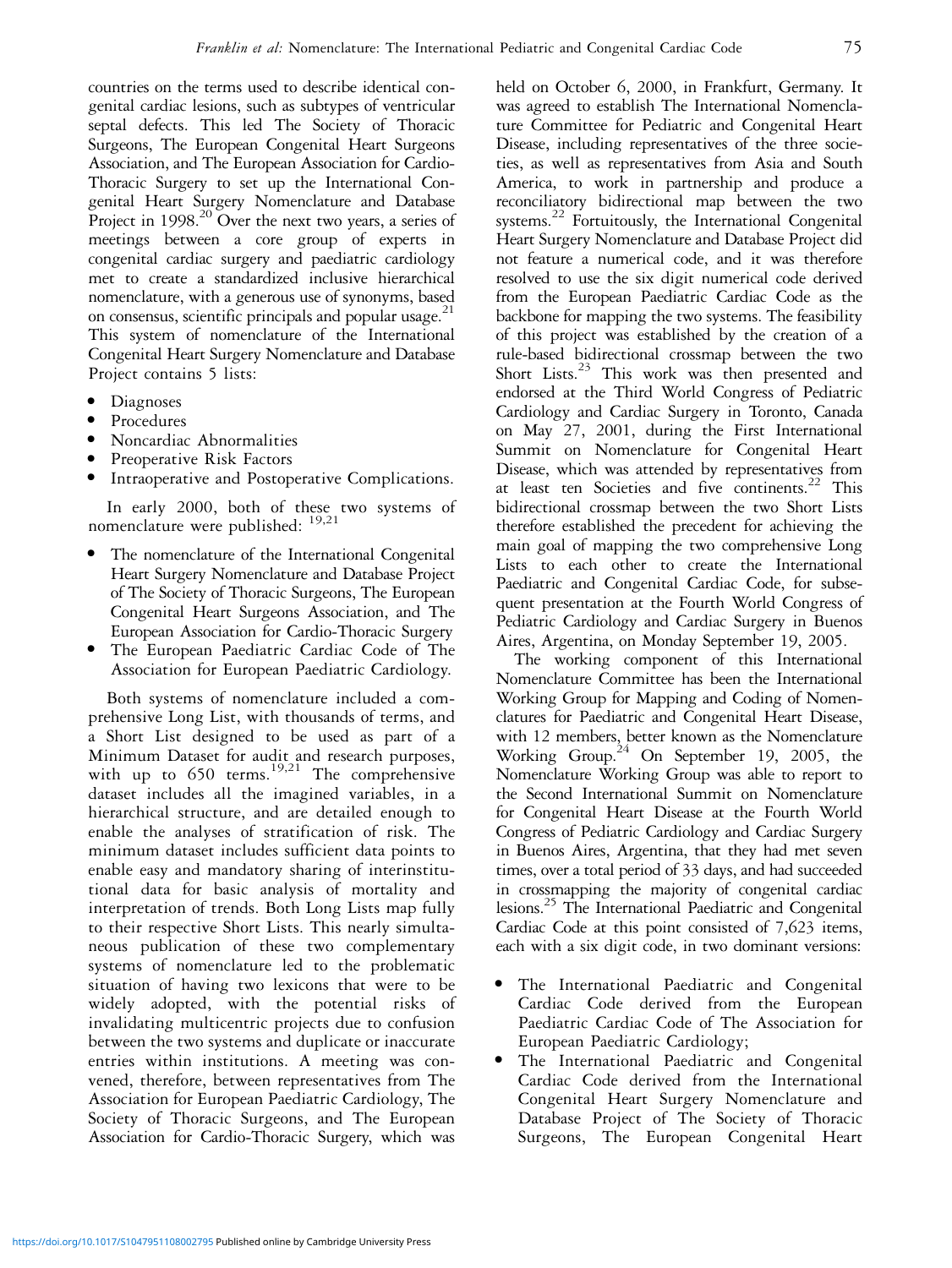Surgeons Association, and The European Association for Cardio-Thoracic Surgery.

In this article, we will refer to The International Paediatric and Congenital Cardiac Code as the International Code. Each unique six digit code in the International Code corresponds to a single entity, whether it be a morphological phenotype, procedure, symptom or genetic syndrome, with the mapped terms in the two versions being synonymous to each other. Additional systems of nomenclature, for paediatric cardiology and cardiac surgery, which are mapped to the common spine, include the Bostonbased Fyler codes, and the Canadian nomenclature system. There is also mapping to the 9th and 10th revisions of the International Classification of Diseases provided by the World Health Organisation, usually in a many to one fashion, given the limitations of the International Classification of Diseases. Two subsequent meetings of the Nomenclature Working Group, in 2006 and 2007, expanded the International Code further when covering the areas of fetal cardiology, arrhythmias, congenital coronary arterial anomalies, echocardiography, and interventional cardiology procedures, with the help of several invited experts. The International Paediatric and Congenital Cardiac Code is available for download without cost from the internet at http://www.IPCCC.net.

The Nomenclature Working Group has also published review articles which provide a unified and comprehensive classification, with definitions, for several complex congenital cardiac malformations, along with a complete listing of the relevant codes and terms in both versions of the International Code:

- the functionally univentricular heart<sup>26</sup>
- hypoplastic left heart syndrome<sup>27</sup>
- $\bullet$  discordant atrioventricular connections<sup>28</sup> and
- cardiac structures in the setting of heterotaxy.<sup>29</sup>

A separate parallel process has recently also involved members of the Nomenclature Working Group, namely the development of a nomenclature and classification system for complications during and following interventions for patients with paediatric and congenital cardiac disease, along with the creation of consensus definitions for these complications, as supported by The MultiSocietal Database Committee for Pediatric and Congenital Heart Disease. This listing of complications and their definitions is a primary purpose of this Supplement in Cardiology in the Young. Prior to this process, the International Paediatric and Congenital Cardiac Code had a total of 1,422 complication codes listed. This listing of complications in the International Code has now been expanded to over 2,500 items, each with its own numerical six digit code and definition.

# Future developments and the International Paediatric and Congenital Cardiac Code

The crossmapping of the Short Lists of the International Congenital Heart Surgery Nomenclature and Database Project and the European Paediatric Cardiac Code,<sup>23</sup> which are used primarily for analyses of multi-institutional and international outcomes following operations and procedures for patients with congenitally malformed hearts, and which are derived directly from their respective Long Lists, potentially enables the huge number of over 100,000 patients registered in their respective databases to be used together. As discussed elsewhere in this Supplement, there is already work underway to analyse the potential usefulness of stratification of complexity and adjustment for casemix, using the Aristotle Complexity Score and Risk Adjustment in Congenital Heart Surgery system.<sup>30</sup> The structure and content of the Short Lists remain the purview of the Societies and organizations who created them. It is, of course, possible to shorten further, or create Short Lists specific to a subspecialty, or minimum datasets to suit individual projects and research aims, provided that those using the Long List as the data entry mechanism, focus on similar areas and ensure there are no orphan terms produced during the process of electronic conversion of the terms in the Long List to specific terms in the Short List based on the crossmap.

In January, 2005, the International Nomenclature Committee was constituted in Canada as The International Society for Nomenclature of Paediatric and Congenital Heart Disease.<sup>25</sup> On July 9, 2007, during its third annual meeting held in Tokyo, Japan, the International Society created two new Working Groups, so that the Society now has the following three committees:

- <sup>&</sup>gt; The International Working Group for Mapping and Coding of Nomenclatures for Paediatric and Congenital Heart Disease, also known as the Nomenclature Working Group. This Group will continue to maintain, develop, expand, update, and preserve The International Paediatric and Congenital Cardiac Code. It will also provide ready access to the International Code for the global paediatric and congenital cardiology and cardiac surgery communities, related disciplines, the healthcare industry, and governmental agencies, both electronically and in published form.
- The International Working Group for Defining the Nomenclatures for Paediatric and Congenital Heart Disease, also known as the Definitions Working Group. This Group will write definitions for the terms in the International Paediatric and Congenital Cardiac Code, building on the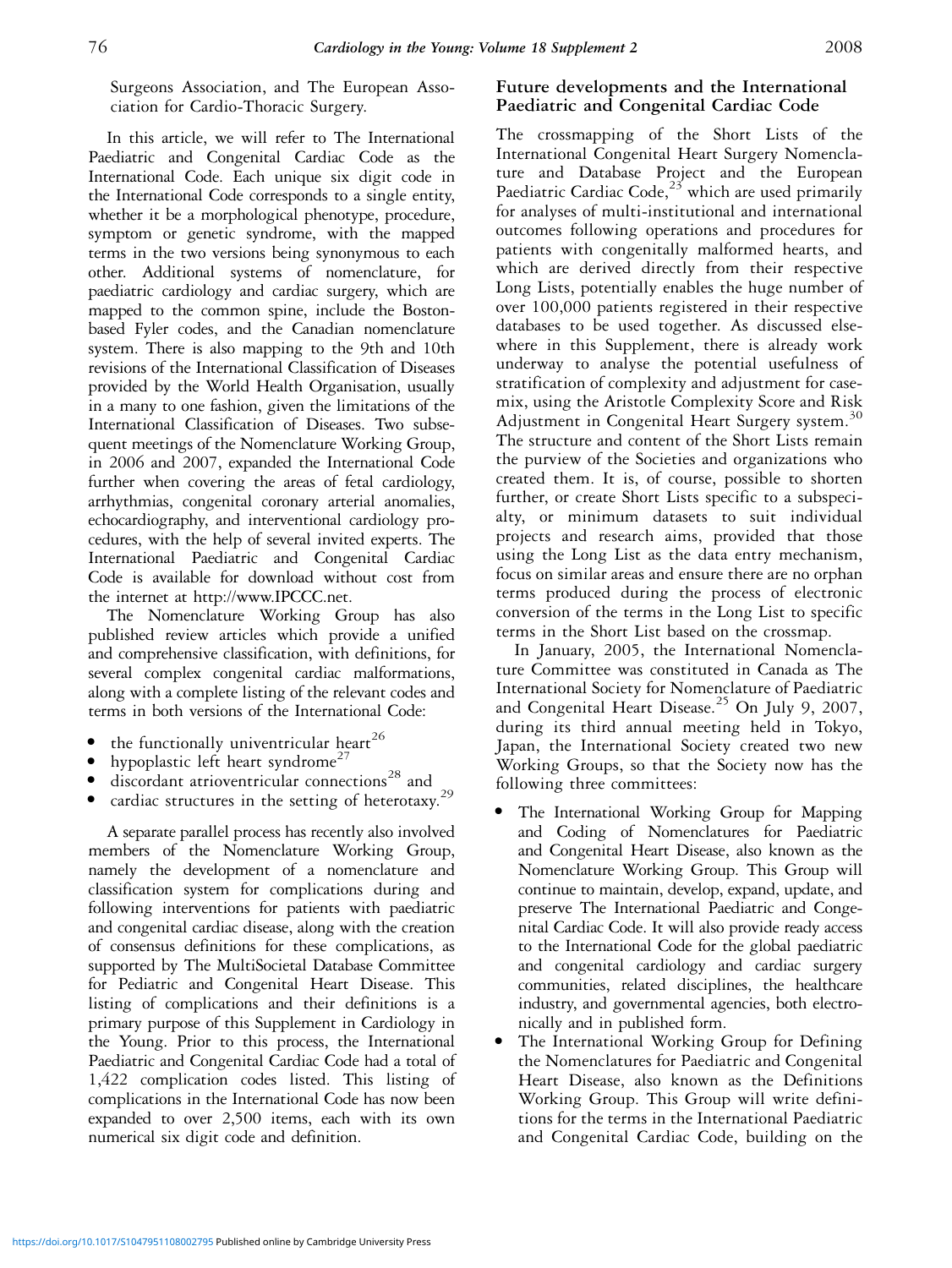previously published definitions from the Nomenclature Working Group.25–29

The International Working Group for Archiving and Cataloguing the Images and Videos of the Nomenclatures for Paediatric and Congenital Heart Disease, also known as both the Archiving Working Group and the Congenital Heart Archiving Research Team. This Group will link images and videos to the International Paediatric and Congenital Cardiac Code. The images and videos will be acquired from cardiac morphologic specimens and imaging modalities such as echocardiography, angiography, computerized axial tomography and magnetic resonance imaging, as well as intraoperative images and videos. This archive will be linked to the Cardiothoracic Surgery Network, or "CTSNet", Congenital Portal (http://www.ctsnet.org).

Currently, the use of the International Paediatric and Congenital Cardiac Code is largely limited to individuals working in the field of paediatric cardiology and paediatric cardiac surgery. There is a need to expand this usage to other areas of global healthcare, where the individual with a congenitally malformed heart may be referred for care, or have an impact, such as other medical subspecialties, hospital administrative and insurance systems, and the World Health Organization. On July 8, 2007, in Tokyo, Japan, the International Society for Nomenclature of Paediatric and Congenital Heart Disease met with representatives of the steering group responsible for the creation of the 11th revision of the International Classification of Diseases, administered by the World Health Organisation, and scheduled for launch in 2014. It was agreed in principle that there should be constructive dialogue between the Topic Advisory Group for Rare Diseases, which will cover congenital and paediatric cardiac disease, and the International Society for Nomenclature of Paediatric and Congenital Heart Disease, so that future listings of congenital and relevant acquired cardiac disease can better be represented within the International Classification of Diseases. One option could be to create a specific Short List, or minimum dataset, which could be integrated into the 11th revision, and to which the International Paediatric and Congenital Cardiac Code is mapped. Part of the plans for the 11th revision appears to include incorporation into the electronic health record.

# The Electronic Health Record and the Systematized Nomenclature of Medicine or ''SNOMED''

With recent continued advancements in computers and information technology, $30$  in many developed countries the electronic patient record is beginning to become a reality. Healthcare providers now

demand computerisation of the healthcare record and clinical support systems, and movement towards a paperless environment. This advance involves creating a standardized system for obtaining accurate and detailed clinical information on the history of the patient, as well as diagnosis, and treatment, using a reliable and easily validated methodology. The hope is that the savings made from this patient-centric system, free from duplication of data entry, would free up resources for comparative studies across units and nations of clinical and cost-related outcomes. This achievement would allow risk-adjusted benchmarking, and identification of best practice, as well as the generation of effective guidelines and tools to support decision-making. The prerequisite for this accomplishment is an underlying, all encompassing, common nomenclature and coding system for healthcare, with clinician-led and validated entry of data, the qualities of which should include the following specifications:

- <sup>&</sup>gt; an ''atom'' based, clinically sensitive structure, so that each numerical code corresponds to the lowest denominator concept, based on a multidisciplinary clinical knowledgebase. This atomically oriented system would not preclude higher level more complex concepts which are in common clinical use, such as ''hypoplastic left heart syndrome''
- the ability to code relevant qualities of severity and complexity, for stratification of risk
- standardisation of underlying terminologies and hierarchical classifications across multiple specialities
- an aim for one preferred representation of a concept or phenotype, but with explicit integration of synonyms and commonly used abbreviations. The user would then have a choice of synonymous terms, enabling entry of data that easily encompasses different cultures of practice and different medical specialities. This use of synonyms should abrogate multiple, same-meaning, redundant codes
- the ability to access terms through multiple intuitive hierarchies, such as concepts for ''ventricular septal defect'' via pathways based on septal defect, tetralogy of Fallot, or functionally univentricular heart
- routine clinically sensitive updates for new procedures and scientific advances. This specification is the ''responsiveness'' of the system of nomenclature
- the ability to move a concept to a new hierarchy, whilst maintaining its unique code, in response to scientific or clinical advances, such as genetics or transcatheter procedures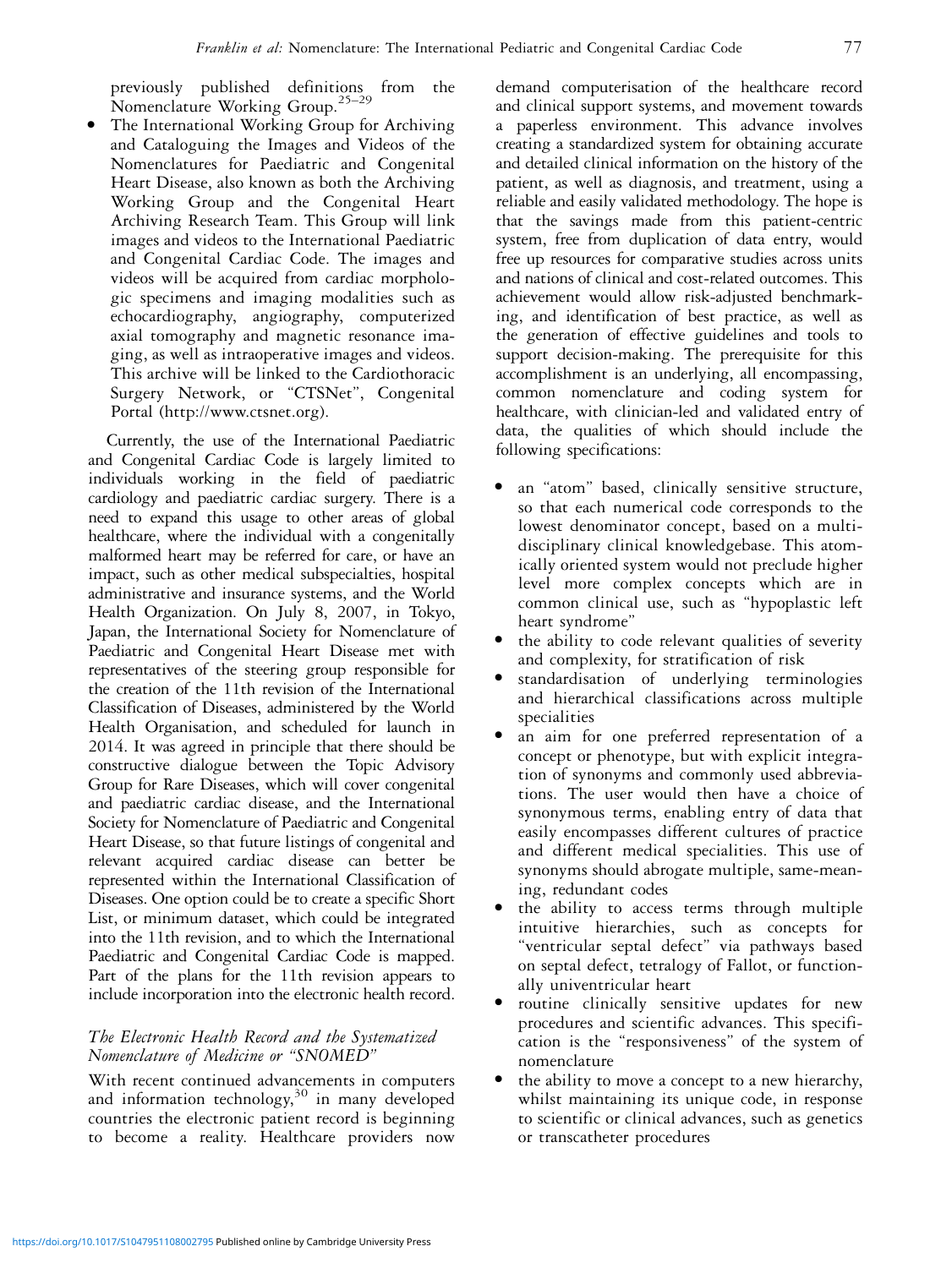- the ability to account for diagnostic uncertainty or negative findings, using an additional attribute, such as "suspected", "uncertain" or "ruled out"
- a definition for each term provided by an overseeing expert authority. In this case, we would suggest that the Definitions Working Group of The International Society for Nomenclature of Paediatric and Congenital Heart Disease would oversee definitions for codes related to congenital cardiac disease and acquired paediatric cardiac disease
- the ability to deal with obsolete or scientifically inaccurate concepts by reassignment to the correct term and using an ''obsolete'' label for the term itself, whilst retaining historical data
- multilingual translations.

These specifications are not available in current international systems, such as the 10th revision of the International Classification of Diseases. As a consequence, many non-integrated self-made, or industry-created, solutions exist, which are often expensive and of variable quality and integrity.

In 1974, the College of the American Pathologists created the Systematized Nomenclature of Medicine from their more restrictive listing of 1965, the Systematised Nomenclature of Pathology, generating an electronic format in 1977. After considerable expansion over the next 25 years, with the endorsement of the National Library of Health and American National Standards Institute, it combined with the Clinical Terms version 3 project based in the United Kingdom to become, in 2002, the Systematized Nomenclature of Medicine Clinical Terms, or "SNOMED-CT".<sup>31</sup> During this time, and subsequently, it has achieved wide acceptance as an effective tool to classify diseases, and is being promoted as the optimal product for the electronic health record, having most of the above specifications. In a précis of their own words: it is a dynamic, scientifically validated clinical reference terminology that makes health care knowledge more usable and accessible by providing a common language that enables a consistent way of capturing, sharing, and aggregating health data across all specialties and sites of care. There are over 365,000 concepts, 984,000 attributes or descriptors, and 1.5 million connections. International interest exists in its use from over 30 countries worldwide. More recently, in 2007, nine countries have grouped together to purchase the product as the not-for-profit International Health Terminology Standards Development Organisation,\* whilst having the College of American

Pathologists continuing in a managerial role. The aim is to have a global, validated, and stable system of nomenclature with shared ownership, transparent management processes, and a secure governance structure, as well as financial sustainability. The licensing arrangement with industry vendors is to be simple, clear and inclusive, whilst the user licence is free to member states.

With respect to congenital and paediatric cardiology and surgery, over 4,000 terms are already integrated in to the Systematized Nomenclature of Medicine Clinical Terms due to the amalgamation with the United Kingdom Clinical terms system in 2002, which itself had taken these terms into its structure in 1994, as described above. These 4,000 terms are also a core part of The International Paediatric and Congenital Cardiac Code, with often exact or near-exact matching to the version derived from the European Paediatric Cardiac Code. Unfortunately, many categories also exist with redundant and obsolete terms, as well as areas of non-intuitive hierarchy. This section of the Clinical Terms lexicon has not had input from experts in this field. One of the remits of the International Health Terminology Standards Development Organisation is to promote the development of subsets for individual medical disciplines who already have a system of nomenclature in active use. Initial discussions between the representatives of the International Health Terminology Standards Development Organisation and The International Society for Nomenclature of Paediatric and Congenital Heart Disease have been productive, and there has been agreement that the Organisation will work with the International Society to incorporate fully the International Paediatric and Congenital Cardiac Code into the Systematized Nomenclature of Medicine Clinical Terms, whilst ''cleaning up'' the latter to a clinically sound product, and mapping to the six digit numerical code. This major work has just commenced at the time of writing.

Discussions are also ongoing with the cardiovascular specialist healthcare industry about its incorporation into echocardiographic and catheterisation based software, either independently or as a specialist subset of the Systematized Nomenclature of Medicine Clinical Terms.

## **Conclusions**

The International Paediatric and Congenital Cardiac Code was created by specialists in the field to name and classify paediatric and congenital cardiac disease and its treatment. It is a comprehensive code that can be freely downloaded from the internet (http:// www.IPCCC.net) and is already in use worldwide,

<sup>\*</sup> Australia, Canada, Denmark, Lithuania, New Zealand, Netherlands, Sweden, United Kingdom, United States.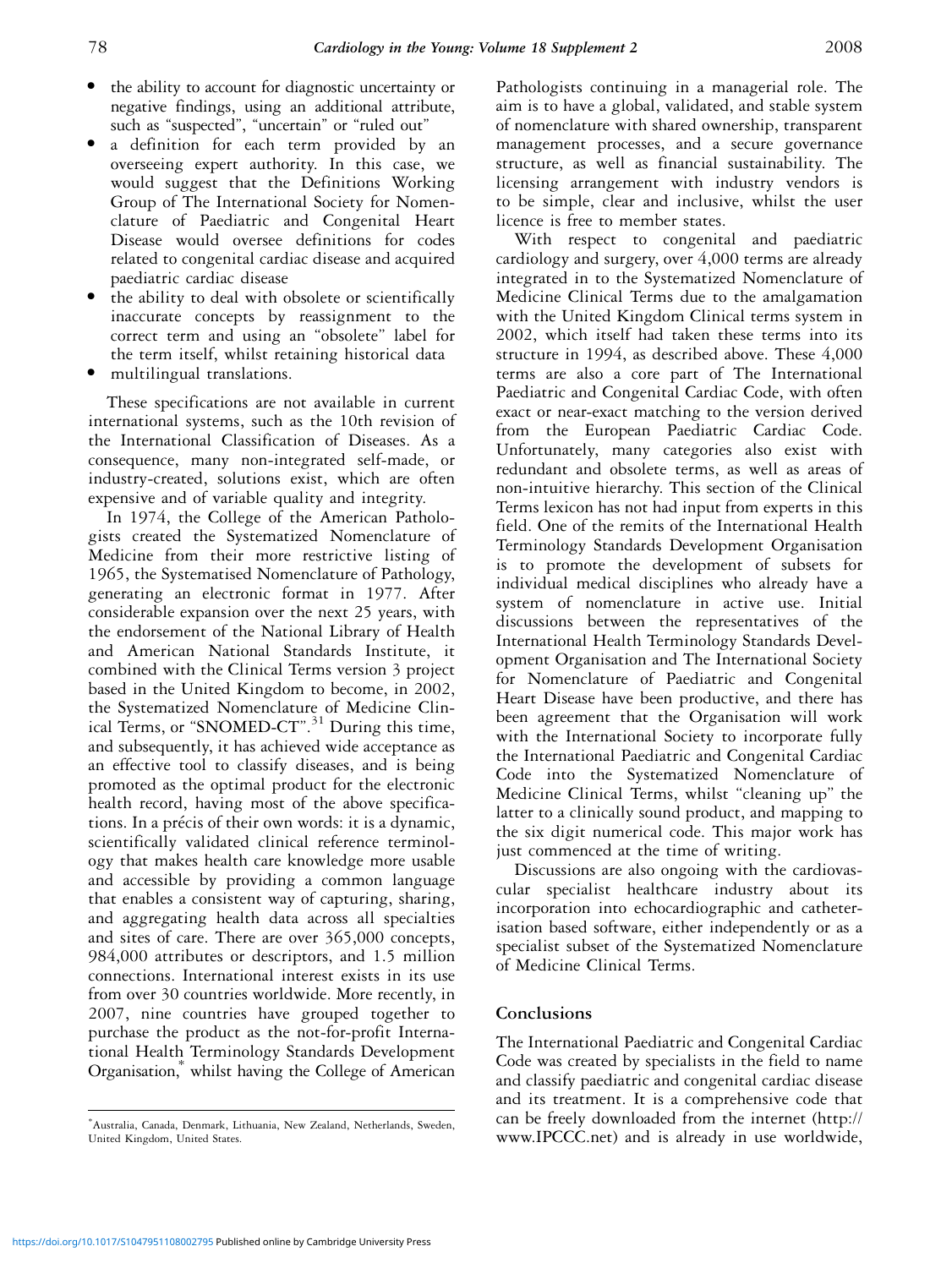particularly in its Short List formats for international comparisons of outcomes. This latter work is being used to compare performance between units, and even individual clinicians, to create strategies for stratification of risk, and to improve healthcare for the individual patient. Such comparisons have already been shown to be culturally reassuring when no statistically different outcomes can be demonstrated across a nation.<sup>32</sup> We anticipate that future cooperative multi-institutional studies will enable the optimisation of the quality and effectiveness of healthcare for our patients with congenital cardiac malformations, whilst influencing the allocation of increasingly limited resources.

The collaboration with the World Heath Organization, the International Health Terminology Standards Development Organisation, and the healthcare industry, will lead to further enhancement of the International Code, and to its more universal use. Future work of the International Society for Nomenclature of Paediatric and Congenital Heart Disease, and its three working groups, should produce in the next few years a unique, multifaceted lexicon of terms related to congenital cardiac disease and acquired paediatric cardiac disease, for clinical, governance, educational, research, and administrative purposes. This system will be replete with comprehensive definitions, and the ability to visualise lesions, along with their modes of therapy, across a full array of imaging platforms. All will be available at the click of a mouse, and free throughout the world.

## Acknowledgement

We thank The Children's Heart Foundation (http:// www.childrensheartfoundation.org/) for financial support of this research.

### References

- 1. Smith R. All changed, changed utterly. Brit Med J 1998; 316: 1917–1918.
- 2. Learning from Bristol: the report of the public inquiry into children's heart surgery at the Bristol Royal Infirmary 1984–1995. [http:// www.bristol-inquiry.org.uk], accessed October 22, 2004.
- 3. Wright J. Putting a surgeon under: a personal story of hospital politics. [http://www.uow.edu.au/arts/sts/bmartin/dissent/documents/ Wright], accessed December 24, 2007.
- 4. The Report of the Manitoba Pediatric Cardiac Surgery Inquest: An Inquest into twelve deaths at the Winnipeg Health Sciences Centre in 1994. [http://www.pediatriccardiacinquest.mb.ca/], accessed October 22, 2004.
- 5. Sherry A. Children's Hospital cardiology chief told to resign. Denver Post. Article Published: March 1, 2001. [http://www. denverpost.com/news/news0301b.htm], accessed March 21, 2001.
- 6. Sherry A. Hospitals shield mortality rates. Denver Post. Article Published: March 2, 2001. [http://www.denverpost.com/news/ news0302d.htm], accessed March 21, 2001.
- 7. The Denver Post Editorial Board. At the heart of the problem. Denver Post. Article Published: March 2, 2001. [http://www. denverpost.com/opinion/edits0302c.htm], accessed March 21, 2001.
- 8. Johnson L. Baby's death at Children's turns parents to their faith. Denver Post. Article Published: March 3, 2001. [http:// www.denverpost.com/opinion/lett0311.htm], accessed March 21, 2001.
- 9. White S. Kids' best interests: Re: "Children's Hospital cardiology chief told to resign,'' March 1. Denver Post. Article Published: March 3, 2001. [http://www.denverpost.com/opinion/lett0311. htm], accessed March 21, 2001.
- 10. Hernandez J. Other options. Denver Post. Article Published: March 3, 2001. [http://www.denverpost.com/opinion/lett0311. htm], accessed March 21, 2001.
- 11. Weinberg S. Rare look inside a surgeon's sanctum. Denver Post. Article Published: Sunday, April 20, 2003. [http://www.denverpost. com/Stories/0%2C1413%2C36~28~1333663%2C00.html], accessed October 22, 2004.
- 12. Much of this section was derived from: World Heath Organization. History of the development of the ICD. [http:// www.who.int/classifications/icd/en/HistoryOfICD.pdf], accessed December 24, 2007.
- 13. Greenwood M. Medical statistics from Graunt to Farr. Cambridge University Press, Cambridge, 1948.
- 14. Farr W. First annual report. Registrar General of England and Wales, London, 1839, p 99.
- 15. Nightingale F. Proposals for a uniform plan of hospital statistics. Fourth International Statistical Congress, London, 1860.
- 16. Abbott ME. Atlas of Congenital Cardiac Disease. The American Heart Association, New York, 1936.
- 17. Miller GAH, Anderson RH, Rigby ML. The diagnosis of congenital heart disease; incorporating the Brompton Hospital Diagnostic Code. Castle House, Tunbridge Wells, 1985, pp 110–120.
- 18. Franklin RCG, Anderson RH, Daniëls O, et al. The European Paediatric Cardiac Code. Card Young 1999; 9: 633–657.
- 19. Association for European Paediatric Cardiology. The European Paediatric Cardiac Code. Cardiol Young 2000; 10 (Suppl 1): 1–146.
- 20. Mavroudis C, Jacobs JP. Congenital heart surgery nomenclature and database project: overview and minimum dataset. Ann Thorac Surg 2000; 69: S2–S17.
- 21. Mavroudis C, Jacobs JP (editors). Congenital Heart Surgery Nomenclature and Database Project. Ann Thorac Surg 2000; 69 (Suppl): S1–S372.
- 22. Béland M, Jacobs JP, Tchervenkov CI, Franklin RCG. The International Nomenclature Project for Paediatric and Congenital Heart Disease: Report from the Executive of The International Working Group for Mapping and Coding of Nomenclatures for Paediatric and Congenital Heart Disease. Cardiol Young 2002; 12: 425–430.
- 23. Franklin RCG, Jacobs JP, Tchervenkov CI, Béland MJ. The International Nomenclature Project for Congenital Heart Disease: bidirectional crossmap of the Short lists of the European Paediatric Cardiac Code and the International Congenital Heart Surgery Nomenclature database Project. Card Young 2002; 12: 431–435.
- 24. Béland MJ, Franklin RCG, Jacobs JP, et al. Update from The International Working Group for Mapping and Coding of Nomenclatures for Paediatric and Congenital Heart Disease. Cardiol Young 2004; 14: 225–229.
- 25. Franklin RC, Beland MJ, Krogmann ON. Mapping and coding of nomenclatures for paediatric and congenital heart disease. Cardiol Young 2006; 16: 105–106.
- 26. Jacobs JP, Franklin RCG, Jacobs ML, et al. Classification of the functionally univentricular heart: unity from mapped codes. Cardiol Young 2006; 16 (Suppl 1): 9–21.